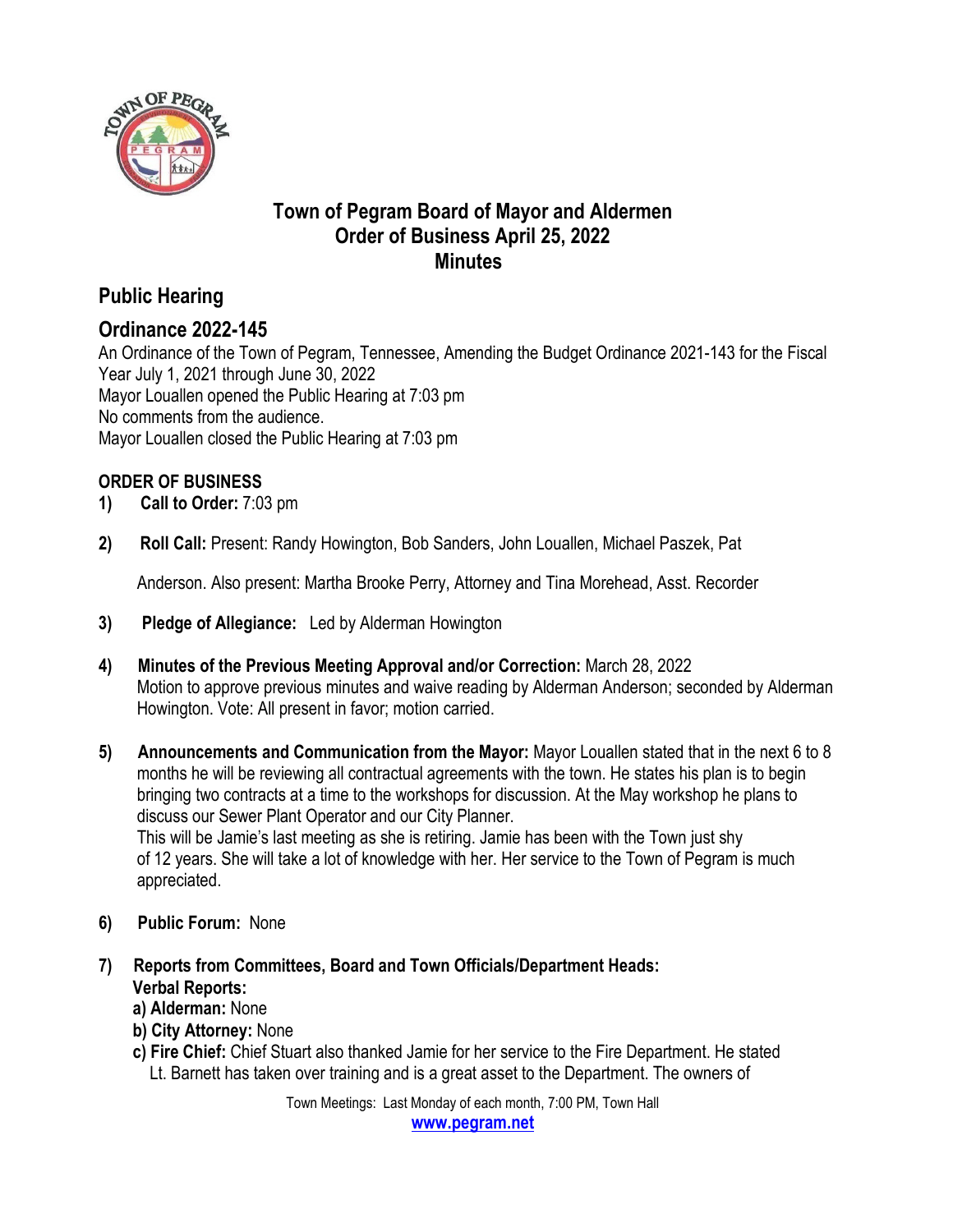the block home on Marshall Woodard have been letting the Fire Dept. use this house for rescue training. Lt. Barnett is making videos for future training. They are working on a couple grants. One is for \$755,000.00 that doesn't require a match and one for \$251,000.00 that will require a match of about \$11,500.00. The goal is to get more advertisement for recruitment and needed equipment.

#### **8) Old Business:**

 8.1 Ordinance 2022-145 An Ordinance of the Town of Pegram, Tennessee, Amending the Budget Ordinance 2021-143 for the Fiscal Year July 1, 2021 through June 30, 2022 (second reading) Motion to discuss by Alderman Paszek; seconded by Alderman Howington. This is the funds from The American Rescue Plan and will be used for sewer assessment to update the current plant and plant for future expansion. Motion to approve Ordinance 2022-145 by Mayor Louallen; seconded by Alderman Howington. Vote: Howington-yes, Sanders-yes, Louallen-yes, Paszek-yes, Anderson-yes. Motion carried.

#### **9) New Business:**

9.1 The ARK has requested to use the Park and Rec. building and the Park for their Annual Back to School Give Away on July 23, 2022

 Motion to discuss by Alderman Paszek; seconded by Alderman Howington. This is the ARK's annual event that they have been doing for several years. Motion to approve the ARK using the Park and the Park & Rec. building for their annual school give away and waive the fee by Mayor Louallen; seconded by Alderman Anderson. Vote: Howington-yes, Sanders-yes, Louallen yes, Paszek-yes, Anderson-yes. Motion carried.

#### 9.2 Public Works salt spreader

 Motion to discuss by Alderman Paszek; seconded by Alderman Howington. Danny Crutcher got three bids for salt spreaders listed below.

Stringfellow - \$8,393.00

Legacy Outdoor Power Equipment - \$9,100.00

Reading Truck - \$11,066.00

 Danny stated that Stringfellow is the only one that has the spreader in stock and is holding it if the decision is made to purchase. Their product is also polycarbonate and the auger is electric instead of gas which has less moving parts.

 Motion to approve the quote for the salt spreader from Stringfellow for \$8,393.00 by Alderman Anderson; seconded by Mayor Louallen. Vote: Howington-yes, Sanders-yes, Louallen-yes, Paszek yes, Anderson-yes. Motion carried.

#### 9.3 Surplus Equipment – GovDeals

 Motion to discuss by Alderman Paszek; seconded by Alderman Howington. Mayor Louallen and Danny Crutcher have compiled a list of eight items they would like to list on GovDeals to surplus. The site is similar to EBay where the seller can set a minimum bid and if the minimum bid amount is not met, the seller can decide to accept the bid or decline the sale. All items will be sold "as is". These items will get more exposure on this site for selling than if just advertised in the paper. Motion to approve the request for the items to be surplused as listed by Mayor Louallen; seconded by Alderman Howington. Vote: Howington-yes, Sanders-yes, Louallen-yes, Paszek-yes, Anderson-yes. Motion carried.